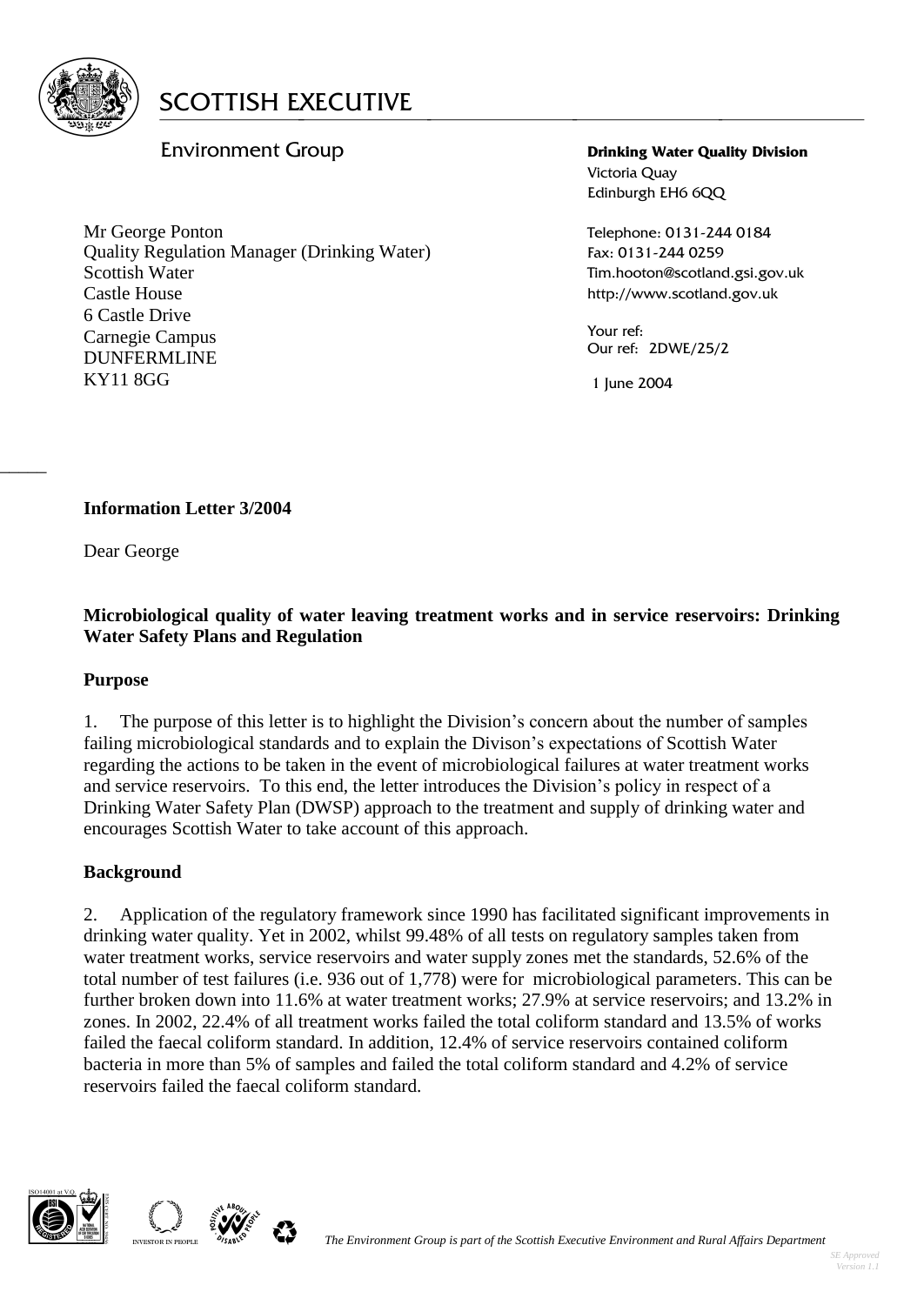I recognise that the majority of treatment works and service reservoirs met the standards in 2002 but, taking into consideration the low frequency of sampling and the small volume of water analysed, the degree of failure is significant and I am confident Scottish Water will wish to improve in this very important aspect of its performance.

3. The importance of demonstrating that drinking water meets the microbiological standards and the contribution this activity makes to the protection of public health cannot be overestimated. Part I of "The Microbiology of Drinking Water 2002" (and all earlier editions of this internationally recognised best practice document hitherto known as Report 71) sets out the public health rationale for robust treatment, including disinfection, and appropriate monitoring of supplies. Scottish Water should be following these principles in full.

4. The Water Supply (Water Quality) (Scotland) Regulations 2001 (the Regulations) set out the requirements for the microbiological quality of water leaving water treatment works and in service reservoirs. The prescribed standard for coliform bacteria and *Escherichia coli* (*E.coli*) in water leaving a treatment works is 0 per 100 ml. The same standards apply at service reservoirs, but regulation 4(6) permits up to 5% of samples taken from a service reservoir in one year to contain coliform bacteria. Regulation 25 requires all water supplies to be disinfected and all supplies derived from surface water sources to receive such additional treatment as necessary

5. The World Health Organisation has recognised that the most effective and protective means of consistently assuring the quality of drinking water and safeguarding public health is through the application of a preventative DWSP that encompasses all the steps in water protection from catchment to the consumer. The European Commission views DWSPs as the way forward for the Drinking Water Directive. Although a new Directive is unlikely before 2009, adoption of the principles and practice, encompassed in such plans, is to be encouraged. Such plans should not be seen as something new. The Division views them as a tool for developing and reinforcing existing good practice.

- 6. The primary objectives of a DWSP are :
	- the awareness and prevention of contamination of source waters;
	- the reduction or removal of contamination through appropriate barriers, including treatment processes, to meet defined water quality targets; and
	- the prevention of contamination of treated water during transfer, storage, distribution and delivery to consumers.

7. It is recognised that only the second of these objectives is wholly under the control of Scottish Water and I shall be seeking ways of working with Scottish Water to develop the DWSP approach to the whole water supply chain. Meanwhile treatment of water and its distribution to the curtilage of premises are areas where the principles of a DWSP can be, and in many cases are already, being applied by Scottish Water. I see DWSPs not only as a means of sustaining safe drinking water supplies, but also as an effective tool for investigating and reducing microbiological failures.

8. Whilst validation at the end of the treatment chain using microbiological tests is necessary and will remain an essential element of drinking water regulation into the future, such verification should not be mistaken as a determination of the safety of treated water. Such testing has well understood limitations, namely:

• it is based on indicator organisms, not individual pathogens;



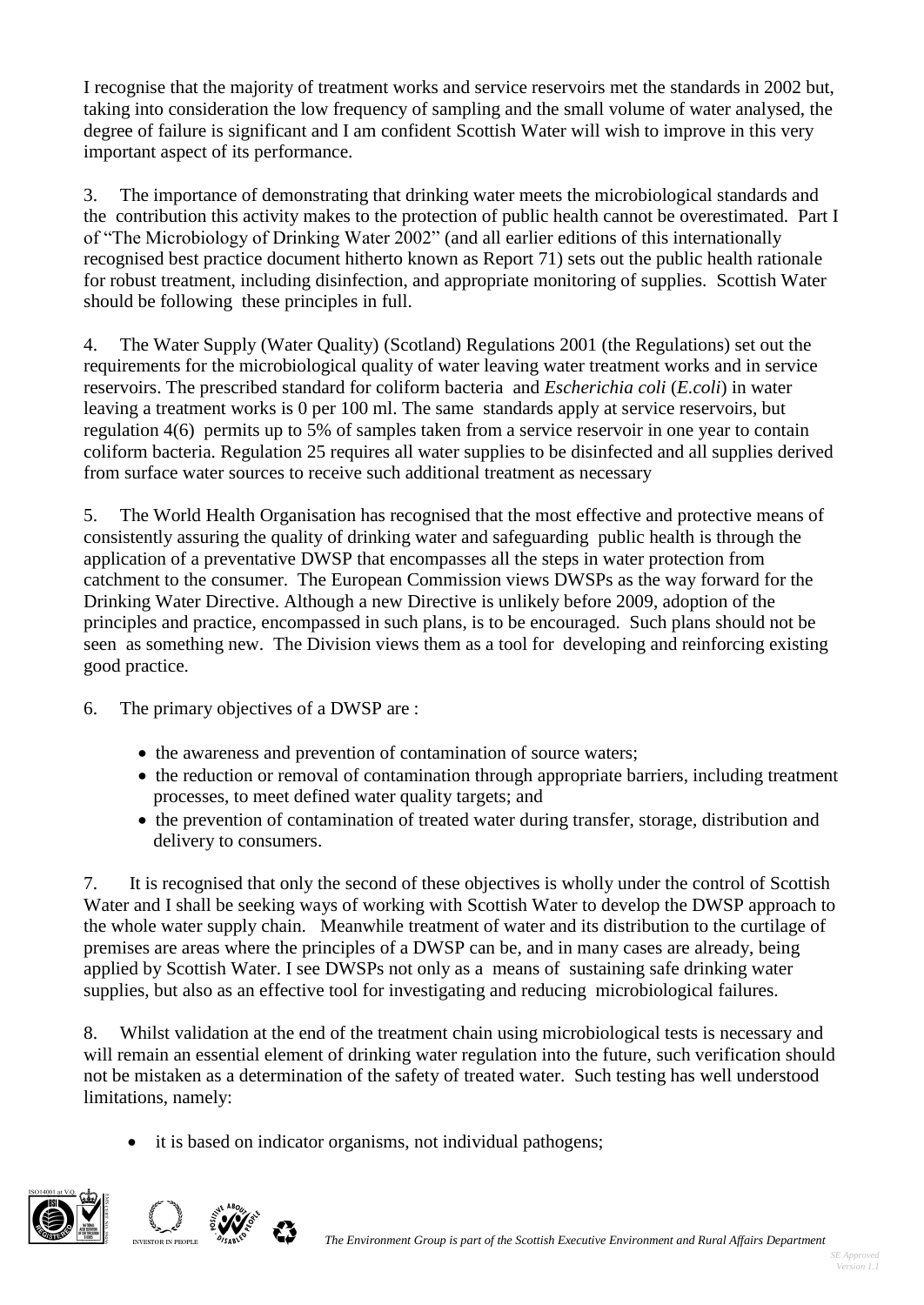- the capability of microbiological detection methods gives limited early warning;
- the volumes of water tested are small; and
- grab samples rarely detect short term changes in water quality.
- 9. DWSPs help to overcome these drawbacks by:
	- enabling the development of an understanding of the specific water system;
	- identifying potential sources of contamination and how they may be controlled; and
	- by implementing monitoring of critical control measures to continuously verify water treatment and disinfection is adequate at all times.

# **Occurrence of coliform bacteria including** *E.coli* **in water leaving treatment works.**

10. Samples collected for compliance purposes which contain coliform bacteria, including *E.coli*, contravene the national requirements for wholesomeness (regulation 4(4)a). The Division's view is that coliform bacteria should not be detected in the treated water leaving a properly and adequately operated water treatment works. Occasionally Scottish Water have been able to show retrospectively that the most probable cause of a coliform detection was a breakdown in the sampling/analysis process rather than a failure of the processes of water treatment and disinfection. However rarely has such investigative evidence been compelling. The Division will continue to require robust evidence to be provided that the cause of a microbiological failure was the process of sampling/analysis (including the sample tap). As a matter of principle, all contraventions of the microbiological standards will be viewed as an indication of a failure to adequately treat and/or disinfect the water and therefore also a potential contravention of regulation 25.

11. Scottish Water are expected to investigate all detections of coliform bacteria promptly and thoroughly, taking appropriate remedial action as necessary to prevent further contraventions. The Division will require a full report of each investigation in order to assess the extent of the contravention. The investigation should focus clearly on water treatment performance but should also consider source water quality and the sampling/analysis process. The investigative steps should be documented within Scottish Water's DWSP as applied to the specific water treatment works. Annex A to this letter lists a number of items that the Division would expect Scottish Water to include in its investigations as part of its DWSP. The list is not exhaustive. Part 1 of The Microbiology of Drinking Water 2002 gives further guidance on such investigations.

12. Where Scottish Water do not have works specific DWSPs the Division expects these to be developed, implemented and kept under review, irrespective of whether there have been contraventions of microbiological standards in the water leaving the water treatment works. I would expect Scottish Water to have comprehensive treatment DWSPs in place as soon as practicable. The Division will be checking and reporting on Scottish Waters' progress with developing DWSP's through the technical audit process in 2005.

# **Occurrence of coliform bacteria including** *E.coli* **in water in service reservoirs.**

13. The Regulations permit up to 5% of samples taken during a calendar year at service reservoirs for compliance purposes to contain coliform bacteria. Where more than 5% of samples contain coliform bacteria, or any sample contains *E.coli,* the wholesomeness requirements of regulation 4(5) have been contravened.

14. The Division expects Scottish Water to promptly and thoroughly investigate all detections of coliform bacteria and *E.coli* in water in service reservoirs and take appropriate remedial action as



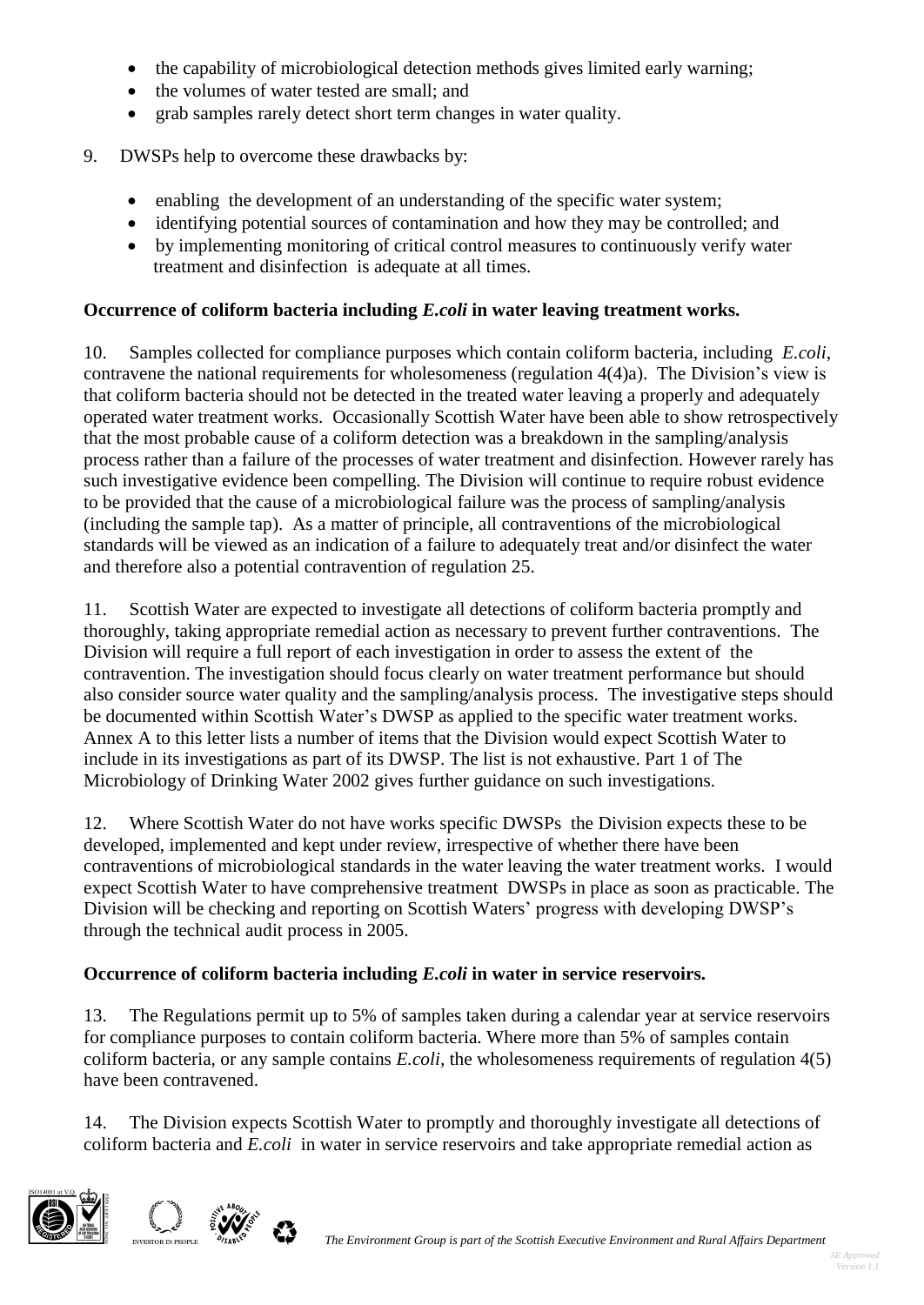necessary to prevent further contraventions. The Division will require a full report of each investigation in order to assess the extent of the contravention. The investigation should focus clearly on the integrity of the reservoir and associated pipework but should also consider the performance of upstream treatment works and the sampling/analysis process. The investigative steps should be documented within the DWSP as applied to the specific distribution system. Annex A to this letter lists a number of items that the Division would expect Scottish Water to include in its investigations as part of its DWSP. The list is not exhaustive. Part 1 of the Microbiology of Drinking Water 2002 gives further guidance on such investigations.

### **Quality of water at the consumer's tap.**

15. I will issue separate guidance on detections of coliform bacteria and *E.coli* at consumers' taps and how the DWSP approach will be taken forward by the Division in relation to distribution system integrity and water supply hygiene practice.

#### **Enquiries**

16. Enquiries about this letter should be addressed to Colin McLaren (Tel No: 0131 244 0186) or Email: [Colin.mclaren@scotland.gsi.gov.uk](mailto:Colin.mclaren@scotland.gsi.gov.uk). Please acknowledge receipt of this letter using the attached form.

17. I have copied this letter to Catherine Benton for her information.

Yours sincerely

Tim Hooton



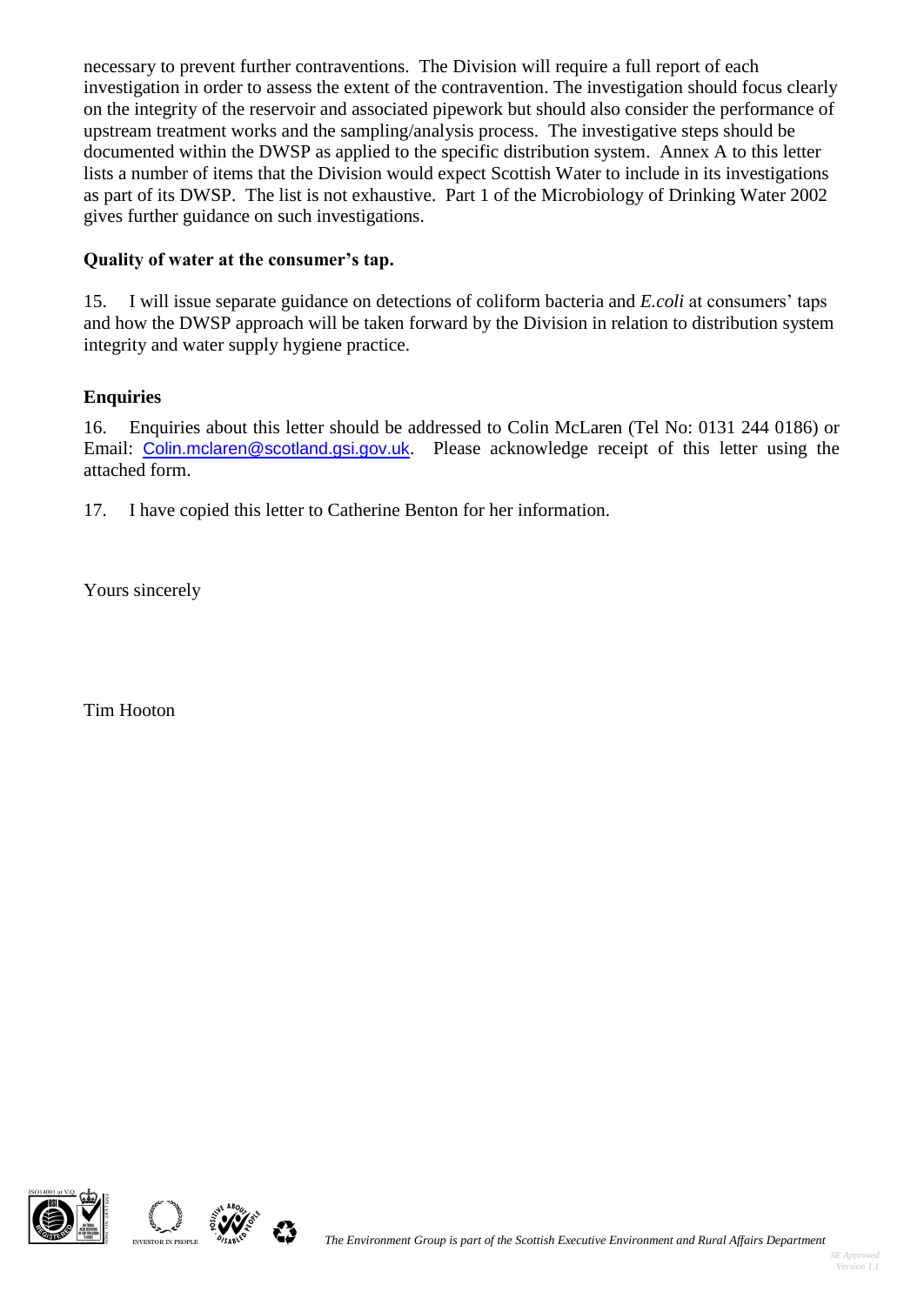Please complete the acknowledgement below and return it to:

Ewan J Young Scottish Executive Environment Group Drinking Water Quality Division Area 1-H Victoria Quay EDINBURGH EH6 6QQ

I acknowledge receipt of Information Letter 3/2004

Microbiological quality of water leaving treatment works and in service reservoirs: Drinking Water Safety Plans and Regulation

| Signed   |  |
|----------|--|
|          |  |
| Name     |  |
| Position |  |
|          |  |
| Address  |  |
|          |  |
|          |  |
|          |  |
|          |  |
| Date     |  |
|          |  |



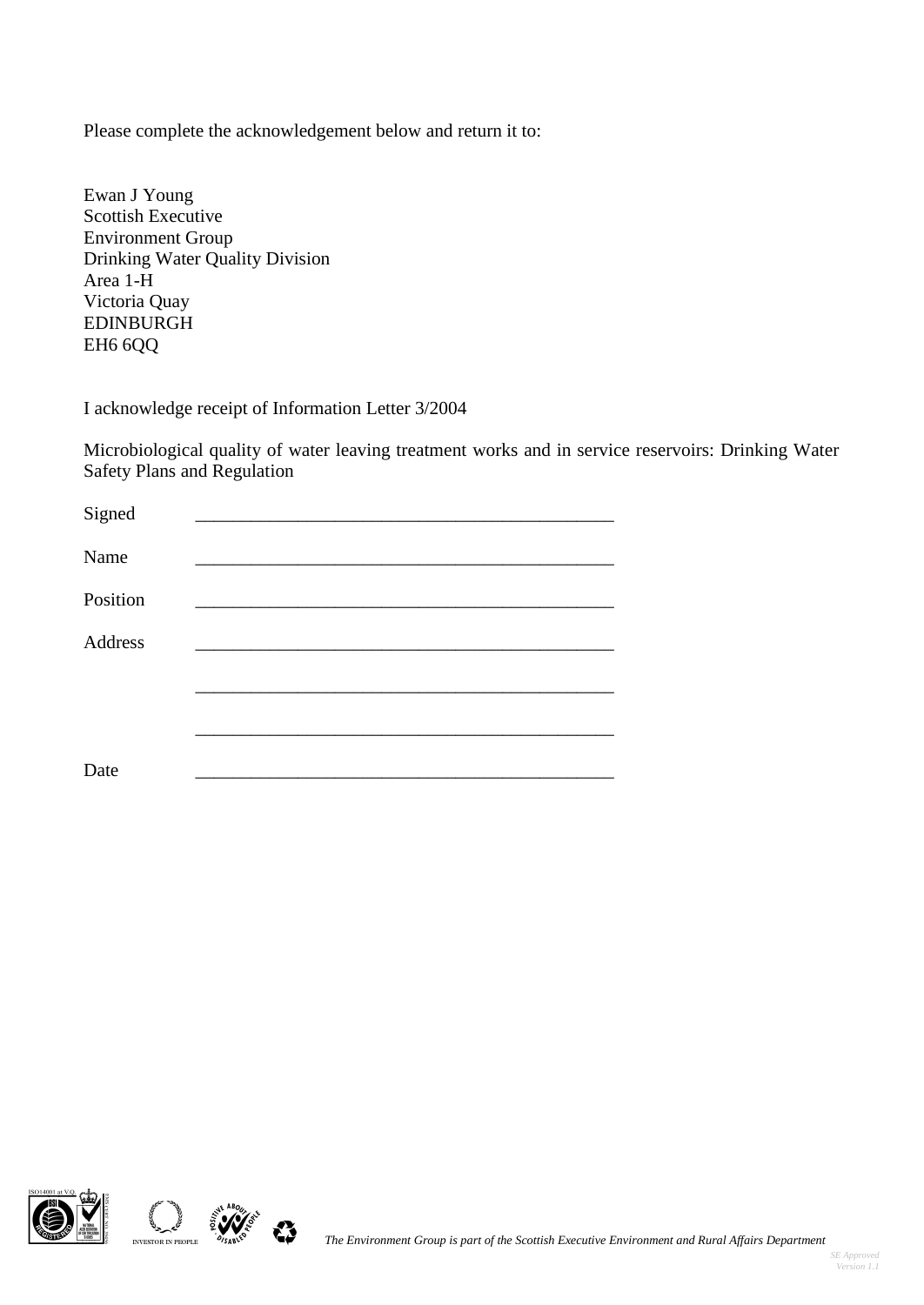ANNEX A – Guidance on DWSP approach to microbiological test failures

# **WHO Primary Objectives of Drinking Water Safety Plans**

Prevention and awareness of contamination of source waters

Reduction or removal of contamination through treatment to meet water quality targets

Prevention of contamination during treatment, storage and distribution.

## **WHO Approach to developing a Drinking Water Safety Plan**:

Identify the hazard Assess the risk Define multiple barriers, establish operational control criteria (targets) Define corrective action Verify corrective action Document (including communications processes) Verify and audit (internal/external)

Background information on the application of the water safety plan approach to microbiological safety of drinking water is available in the OECD/WHO publication entitled Assessing Microbial Safety of Drinking Water: improving approaches and methods. 2003. ISBN 92-64-09946-8 also available at [www.who.int/docstore/water\\_sanitation\\_health/GDWQ.](http://www.who.int/docstore/water_sanitation_health/GDWQ)

## **DWQD Application of the DWSP approach to microbiological test failures at treatment works**

Coliform bacteria, and *E.coli* in particular, are indicators of faecal pollution of water and the possible presence of pathogens *(the hazard).*

Exposure to drinking water containing viable pathogens may give rise to infection in susceptible people *(the risk).*

Prevention and awareness of faecal pollution of raw water, sufficiency and adequacy of treatment steps including disinfection, restricted access and hygiene arrangements, normal operational control criteria *(define the barriers)*

Continuous monitoring at critical control points, actions to be taken, and by whom, when out of range, including response to alarms, instrument checks, *(define corrective action)*

Operational audit of works performance, daily, weekly, monthly reviews of control data versus control targets by operational management *(verify corrective action)*

Review and amend operating and maintenance procedures, staff training, management performance reporting and learning from corrective actions *(document)*

Operational and regulatory monitoring of raw and treated water, periodic audits of works *(verify and audit, internal = water company, external =DWQD)*



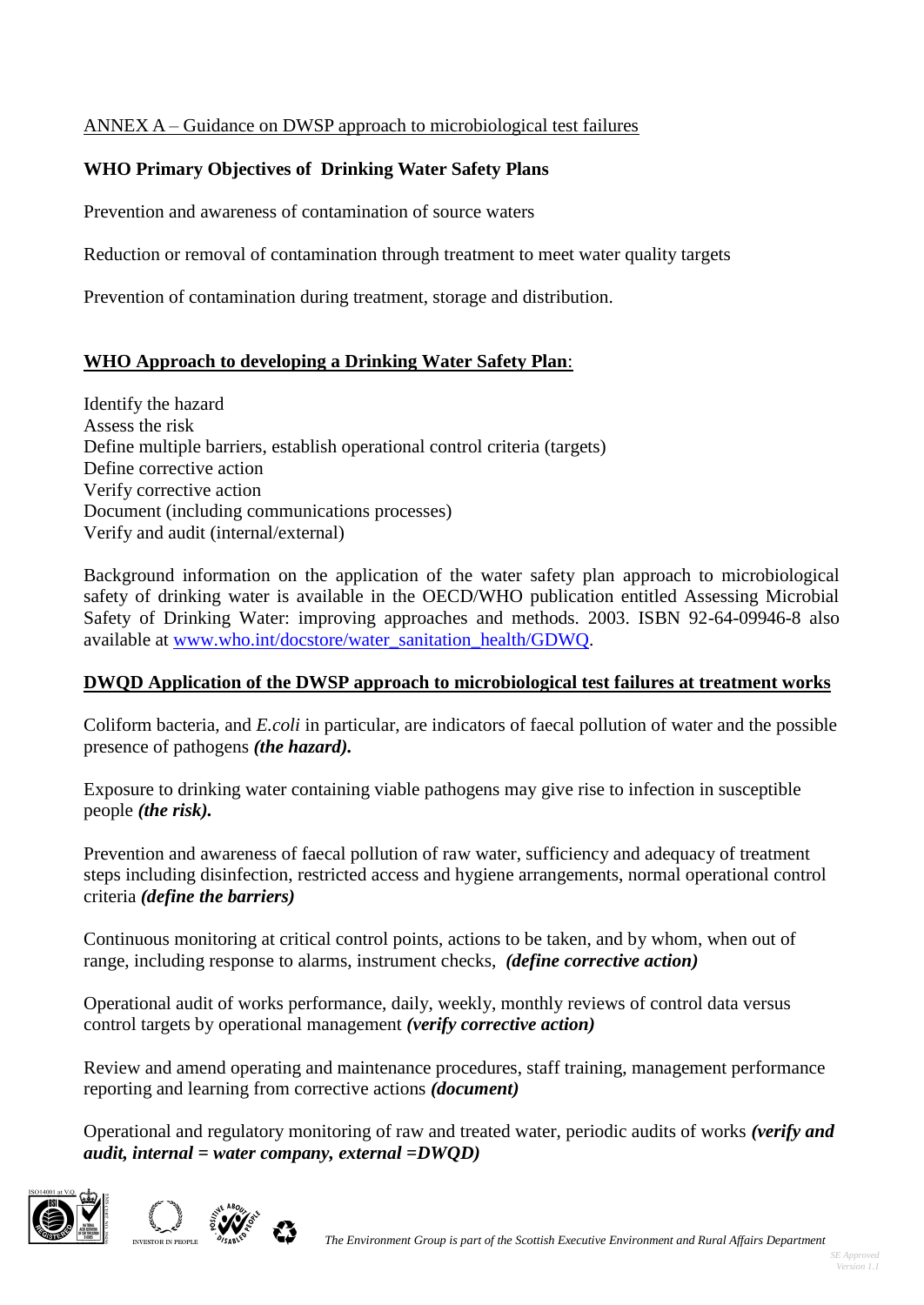#### **Investigative steps to be considered following contravention of the coliform bacteria or** *E.coli* **standard at a water treatment works**

Review of raw water quality changes and treatment performance data at least 48 hours prior to the failing sample being taken; coagulation and filtration stages (as appropriate); chlorine dose and residuals;

Where lessons learnt from previous failures led to a revision of the operating procedures (and DWSP), evidence that the revised plan and procedures had been implemented

Actions listed in section 8 of Part I of the Microbiology of Drinking Water 2002;

Evidence that the conclusions of the investigation had been reported to and accepted by the person with managerial responsibility for the quality of water leaving the site and confirmation by them that any remedial action identified has been satisfactorily completed or a date for completion is identified for any work yet to be undertaken.

For *E.coli* contraventions details of steps taken to safeguard public health, such as communications with health and local authorities, sampling of water in supply, testing for other indicators and/or pathogens and/or larger volume samples, increased chlorine residuals, boil water advice etc.

Auditable evidence (of the type normally provided for audit trail data) that the sampling and analysis practices associated with the sample were satisfactory .

#### **Investigative steps to be considered following contravention of the coliform or** *E.coli* **standard at a service reservoir.**

Site inspection of service reservoir for breaches of integrity (including on site chlorine residual checks for evidence of ingress of faecal matter).

Review of any site chlorine dosing and residual measurements for at least 7 days prior to the failing sample being taken

Review of chlorine residual data from upstream and downstream sites for at least 7 days prior to and 7 days after the failing sample being taken;

Review of any existing operating regime in place to manage turnover,

Date and report of last internal reservoir inspection, review of identified deficiencies and any delays in progress with implementation of remedial actions

Actions listed in section 8 of Part I of the Microbiology of Drinking Water 2002.

Evidence that the conclusions of the investigation had been reported to and accepted by the person with managerial responsibility for the quality of water leaving the site and confirmation by them that any remedial action identified has been satisfactorily completed or a date for completion is identified for any work yet to be undertaken.